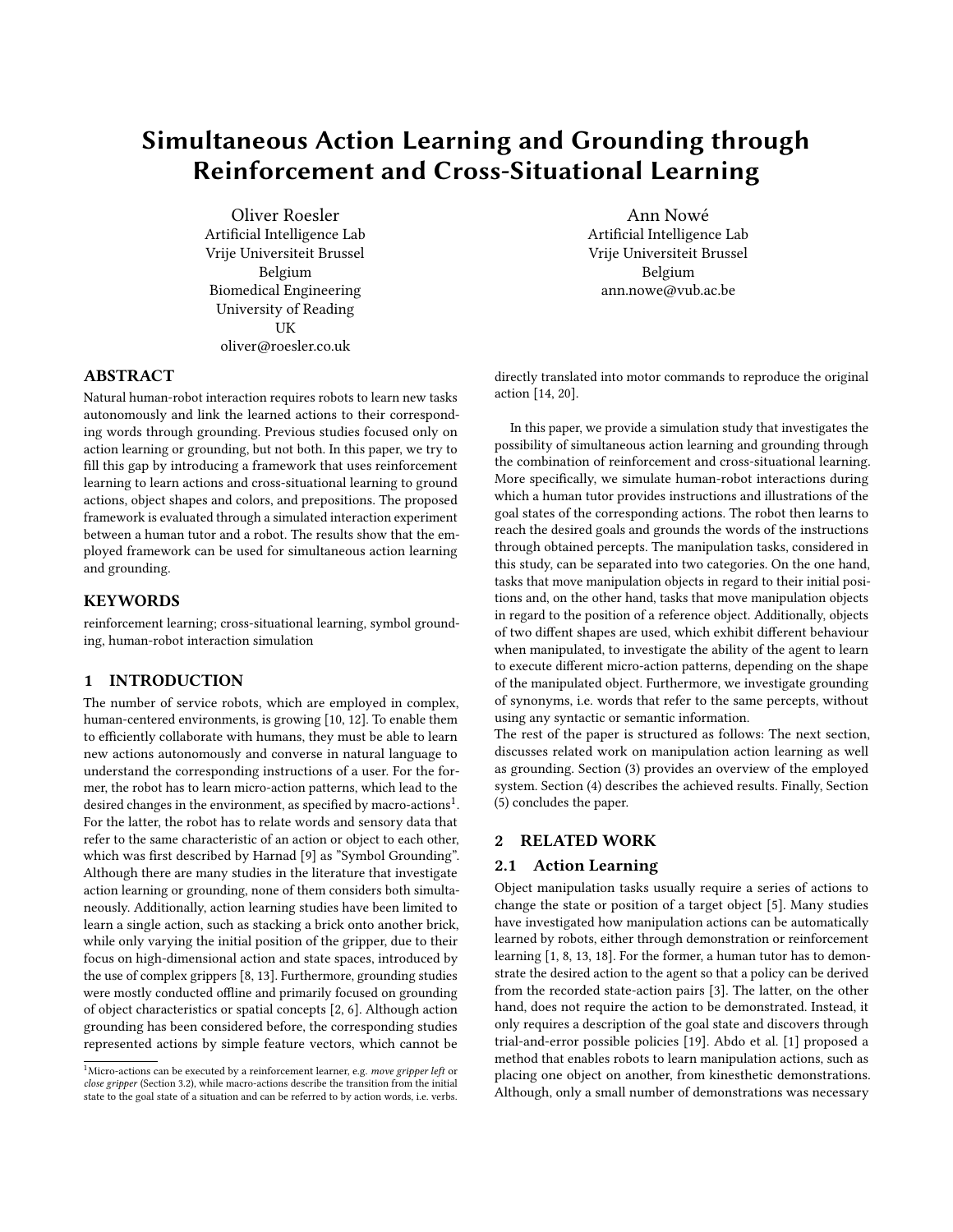to learn the actions, the manipulator had to be directly moved by a human tutor, which might not be possible in some situations. Popov et al. [\[13\]](#page-5-4) and Gudimella et al. [\[8\]](#page-5-3) focused on learning to stack two objects onto each other through reinforcement learning, by directly controlling the joints of a robotic arm and gripper, which led to high-dimensional action and state spaces. The experiments were conducted in simulation due to the large number of required environment transitions.

The action, i.e. place, in the described studies, always resulted in the same goal position of the manipulation object with respect to the reference object. In this study, the goal position of the object can vary for the same action because of prepositions, which specify the exact goal location relative to the initial or a reference object position, thereby, illustrating the importance of investigating simultaneous action learning and grounding.

# 2.2 Grounding

Grounding is about the generation of meaning of an abstract symbol, e.g. a word, by linking it to perceptual information, i.e. the "real" world [\[9\]](#page-5-2). To ground manipulation actions in an unsupervised manner cross-situational learning can be used, which assumes that one word appears several times together with the same perceptual feature vector so that a corresponding mapping can be created [\[7,](#page-5-15) [16,](#page-5-16) [17\]](#page-5-17). Previous studies investigated the use of crosssituational learning for grounding of objects and actions [\[6,](#page-5-6) [20\]](#page-5-8) as well as spatial concepts [\[2,](#page-5-5) [4,](#page-5-18) [21\]](#page-5-19). In all studies, grounding was conducted offline, i.e. perceptual data and words were collected in advance, which prevents their models from being used in real-time human-robot interactions. Furthermore, actions were represented through very simple or even static action feature vectors that cannot be directly used to execute the actions on a robot. Additionally, the employed models were not able to handle ambiguous words, although, the sentences humans produce are often ambiguous due to homonymy, i.e. one word refers to several objects or actions, and synonymy, i.e. one object or action can be referred to by several different words. One recent study showed that grounding of synonyms does not require semantic or syntactic information and that such information can even have a negative effect, depending on the characteristics of the used information and how it is applied [\[14\]](#page-5-7). Thus, for the online grounding mechanism employed in this study, no additional semantic or syntactic information is used to ground synonyms.

# <span id="page-1-0"></span>3 SYSTEM OVERVIEW

The employed grounding and action learning system consists of three parts: (1) Experiment simulation, which generates different situations to simulate human-robot interactions (2) Reinforcement learning algorithm, which updates Q-tables to produce optimal micro-action patterns for encountered situations, (3) Crosssituational learning component, which maps percepts to words. The inputs and outputs of the individual parts are highlighted below, and described in detail in the following subsections.

- (1) Experiment simulation:
	- Output: Situations, consisting of the initial gripper and object positions, relative goal positions of the manipulation objects, object colors, object shapes, and natural

language instructions. The goal position of the manipulation object is described with respect to its initial position or the position of a reference object. The former is used in situations with one object, while the latter for situations with two objects.

#### (2) Reinforcement learning:

- Input: Initial gripper position, initial object positions and the relative goal position of the manipulation object.
- Output: Q-table, which produces optimal micro-action patterns for encountered situations.

#### (3) Cross-situational learning:

- Input: Relative goal positions of the manipulation object, action feature vectors, object colors, object shapes, and natural language instructions.
- Output: Word to percept mappings.

## <span id="page-1-2"></span>3.1 Experiment Simulation

During the experiment, interactions between a human tutor and a robot, in front of a tabletop, are simulated. In each situation, one or two objects, which can be of different shapes and colors, are placed on the table in different spatial configurations. If only one object is present, the instructions describe how it should be moved, e.g. forwards or to the left. If two objects are on the tabletop, the instructions determine where the manipulation object should be placed in relation to the reference object, e.g. behind or on top of it. Table [\(1\)](#page-2-1) provides an overview of all words and phrases used in the instructions with their corresponding types and percepts. Four of the five prepositions and the action have two synonymous words, i.e. two words that refer to the same percept, thereby, allowing to investigate whether the proposed framework can handle synonyms. Prepositions are indirectly grounded through Q-tables because they directly ground relative manipulation object goal positions, which need to be represented through different Q-tables since one Q-table can only represent one goal state. Thus, the number of Q-tables is proportional to the number of prepositions, i.e. when a new preposition is encountered a new Q-table will be created. Action feature vectors represent a set of Q-tables, instead of one Q-table, because the same action word is used for different goal states, i.e. different prepositions. In this study only one macro-action is used so that also only one action feature vector exists (AFV:AFV1), which repre-sents a set of five Q-tables.<sup>[2](#page-1-1)</sup>

The experimental procedure, which is simulated in this study, consists of the following five phases:

- (1) One or two objects are placed on a table and the robot determines the corresponding shapes and colors.
- (2) An instruction is given to the robot by the human tutor and words and phrases are extracted.
- (3) The human tutor executes the described action and the robot records the goal state, which is used to determine the desired spatial configuration, i.e. the robot does not record how the action is executed, but only the resulting state.

<span id="page-1-1"></span> $^{2}$ In future work, additional macro-actions, e.g.  $\emph{grad}$ , will be used to investigate grounding of several action feature vectors, i.e. several sets of Q-tables.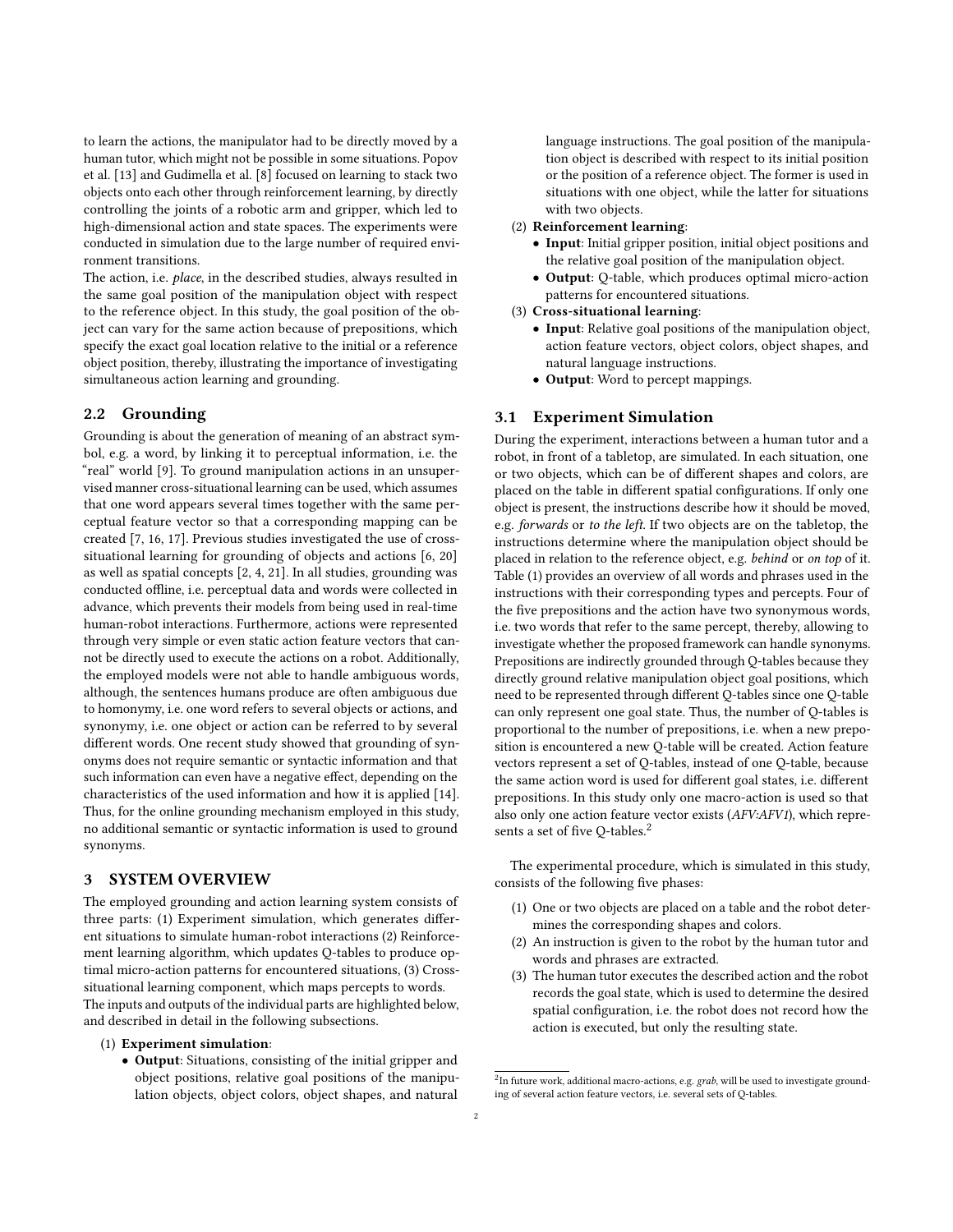<span id="page-2-1"></span>Table 1: Overview of all words and phrases used in the instructions with their corresponding types and percepts. Instructions for situations with one or two objects only differ in the used prepositions, while all other words are used in both cases.

| <b>Type</b> | <b>Words/Phrases</b> |                 | Percept      |
|-------------|----------------------|-----------------|--------------|
|             | 1 Object             | 2 Objects       |              |
| Shape       | cube                 |                 | $\Omega$     |
|             | ball                 |                 |              |
| Color       | red                  |                 | COLOR:red    |
|             | green                |                 | COLOR:green  |
|             | blue                 |                 | COLOR: blue  |
|             | black                |                 | COLOR:black  |
| Preposition | to the left          | to the left of  | $[-1, 0, 0]$ |
|             | to the right         | to the right of | [1, 0, 0]    |
|             | backwards            | in front of     | [0, 1, 0]    |
|             | forwards             | behind          | $[0, -1, 0]$ |
|             |                      | on top of       | [0, 0, 1]    |
| Action      | move                 |                 | AFV:AFV1     |
|             | place                |                 |              |
| Article     | the                  |                 |              |

- (4) The agent learns how to reach the goal state using reinforcement learning, thereby obtaining a corresponding microaction pattern.
- (5) Words are grounded through the obtained percepts.

In the employed simulation, the first three steps of the described experimental procedure are done simultaneously through the random generation of situations, consisting of the initial positions of the gripper and objects, the relative goal position of the manipulation object, object colors and shapes, and a natural language instruction, which describes how the manipulation object should be moved. Several constraints have been implemented to ensure that the generated situations are possible in the real world, e.g. two objects can't be at the same position. The environment is represented by a  $7 \times 5 \times 2$  array so that positions are given as coordinates, i.e. [ $x, y, z$ ]. If the gripper or an object is moved outside of the environment, a negative reward of -1 will be given and the corresponding episode will be terminated. The initial and goal positions are used to calculate the preposition percept, i.e. the relative manipulation object goal position, if only one object is present, otherwise, the goal positions of the manipulation and reference objects are used. The preposition percept only describes the direction, but not the distance, i.e. whether an object is one or two positions to the left. Object colors are words, e.g. COLOR:red and object shapes are num-bers, e.g. 1 represents a ball.<sup>[3](#page-2-2)</sup>

Instructions are randomly created by combining different words according to two possible structures, which are illustrated in Table [\(2\)](#page-2-3). Examples for the first and second sentence structures are move <span id="page-2-3"></span>Table 2: Illustration of the two possible sentence structures, which are used depending on the number of objects, i.e. whether a reference object exists.

| <b>Position</b> | <b>Word/Phrase Type</b>   |                        |  |
|-----------------|---------------------------|------------------------|--|
|                 | 1 Object                  | 2 Objects              |  |
|                 | Action                    |                        |  |
| 2               | Article                   |                        |  |
| 3               | Manipulation Object Color |                        |  |
| 4               | Manipulation Object Shape |                        |  |
| 5               | Preposition               |                        |  |
| 6               |                           | Article                |  |
| 7               |                           | Reference Object Color |  |
| 8               |                           | Reference Object Shape |  |

the red cube forwards and place the blue ball to the right of the black cube. The instructions are then separated into words and phrases using a predefined dictionary.[4](#page-2-4)

# <span id="page-2-0"></span>3.2 Reinforcement Learning

Reinforcement learning allows an agent to learn through rewards and punishments obtained during the interaction with the environment [\[19\]](#page-5-14). The learning is expressed through a proper reward function, indicating the goal to the agent. In this study, the goal state is calculated via the preposition percept. This calculation needs to be done every episode because the reference object can be moved, which changes the goal position for the manpulation object. If the initial state is identical to the goal state, which can occur because the situations are generated randomly (Section [3.1\)](#page-1-2), no learning takes place and the agent will continue with grounding. For each of the five possible preposition percepts (Table [1\)](#page-2-1) a different Q-table is used. Q-tables are initialized with zeros and used in all situations with the given preposition percept. The number of episodes is dynamic to ensure that the agent obtains the optimal policy, independent of the difficulty of the current situation, which depends on the goal state and initial state. The dynamicity is achieved by executing Q-learning until the number of steps, required to reach the goal state, has not changed for 100 episodes because, in that case, it can be assumed that the optimal policy has been learnt<sup>[5](#page-2-5)</sup>. Episodes are terminated when a terminal state is reached, i.e. the manipulation object is moved to its goal position or the gripper or one of the objects is moved out of the environment.

The observation vector provided to the agent contains the following information: (1) the shape of the manipulation object, (2) the gripper position relative to the manipulation object position, (3) the current manipulation object position relative to the initial manipulation object position or current reference object position, depending on whether one or two objects are present, and (4) gripper state, i.e. {open, closed}. Since the relative positions are used, the learned Q-table is applicable independent of the absolute object or gripper positions.

<span id="page-2-2"></span> $^3$ In future work, a real robot and all five phases of the described experimental procedure will be employed. In that case, colors will be represented by RGB values and the shapes will be represented through Viewpoint Feature Histogram (VFH) [\[15\]](#page-5-20) descriptors, which represent the object geometry taking into account the viewpoint and ignoring scale variance.

<span id="page-2-4"></span> $^{4}$ In future work, words and phrases will be automatically identified in an unsupervised manner.

<span id="page-2-5"></span> $^5$ The used critera worked for the considered situations, however, it is not optimal and might therefore be changed in the future.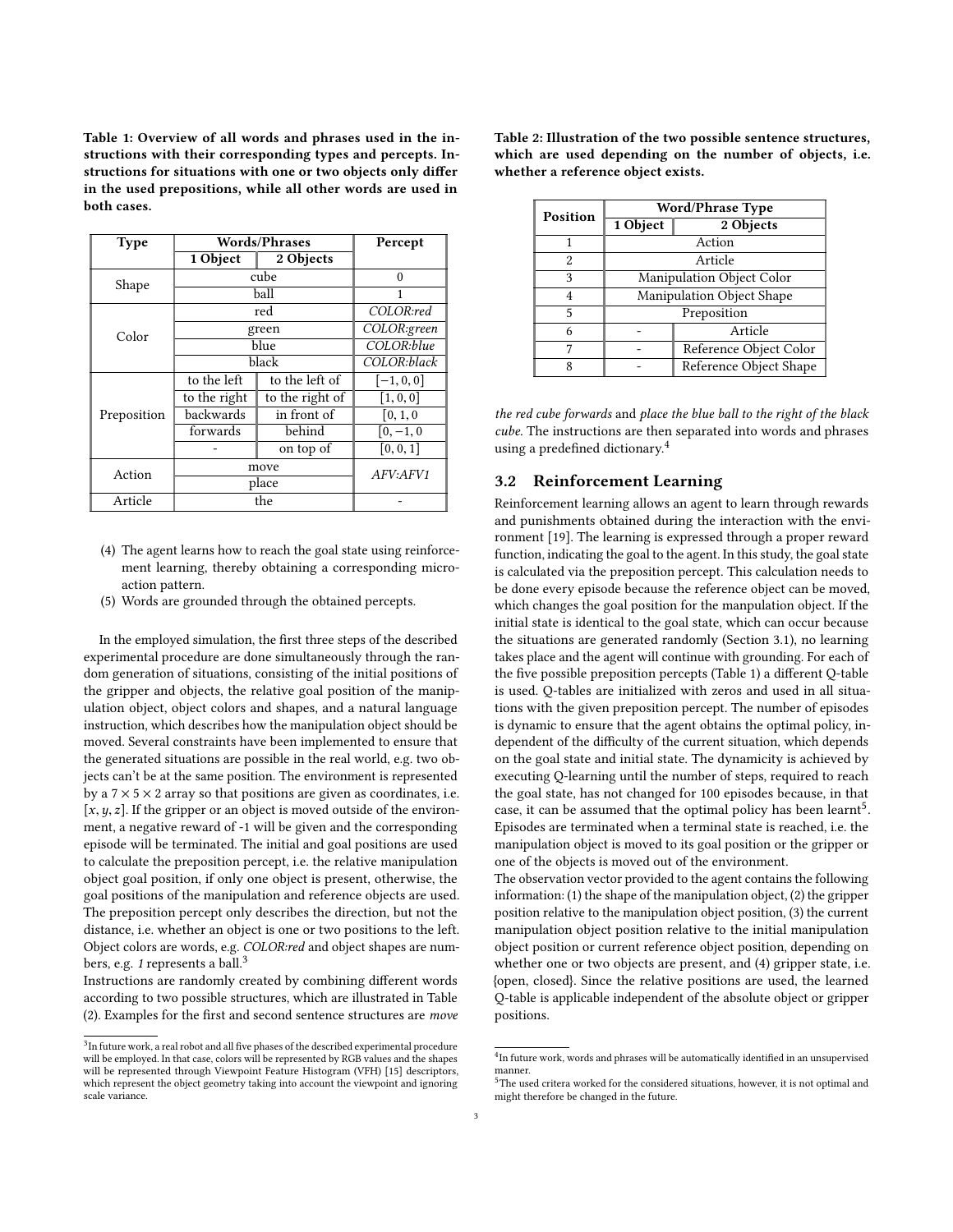The agent can execute eight different actions, which are opening or closing the gripper, moving the gripper forwards, backwards, left, or right, and lowering or raising the gripper. Physical interactions, e.g. when the gripper is moved to a position that is occupied by an object, are realistically simulated. This includes different behaviours for cubes and balls when pushed because balls will start to roll and will therefore move further than cubes. Thus, in the simulation, cubes are moved by one position and balls by two positions, unless an object occupies the second position, in which case the ball will also only be moved one position. Additionally, if the first position, to which the object is moved, is occupied by another object, both are moved.

For exploration  $\epsilon$ -greedy is used as described by Sutton and Barto [\[19\]](#page-5-14). The exploration rate is decreased every episode, but reset for each new situation. Thus, even when the Q-table has been trained for many situations, the agent still explores many times during the first episodes of a new situation, even if a situation with the same characteristics had already been encountered before.

When the manipulation object is placed on its goal position the agent will receive a positive reward of 1. If the gripper or one of the objects is moved outside of the environment a negative reward of -1 is given. For each step a negative reward of -0.2 is given to encourage the agent to reach the goal state with the minimum number of steps possible. Additionally, potential-based reward shaping is used to reduce the number of suboptimal actions made and therefore the time required to learn [\[11\]](#page-5-21). The used Q-learning algorithm is represented by the following formula:

$$
Q(s,a) \leftarrow Q(s,a) + \alpha [r + F(s,s') + \gamma \max_{a'} Q(s',a') - Q(s,a)] \tag{1}
$$

where *a* and *a'* are the actions taken in states *s* and *s'*, respectively  $\alpha$  and  $\gamma$  represent the learning rate and discount factor tively.  $\alpha$  and  $\gamma$  represent the learning rate and discount factor, which are set to a value of 0.8 and 0.95, respectively.  $F(s, s')$  is the notatial-hased reward, defined as the difference of the notatial potential-based reward, defined as the difference of the potential function  $\phi$  over a source s and destination state s':

$$
F(s, s') = \gamma * \phi(s') - \phi(s)
$$
 (2)

For this study the potential function  $\phi$  is defined as follows:

$$
\phi(s') = \frac{1}{\|gp(s') - mop(s')\|_1 + \|mop(s') - mop(g)\|_1 + 1} \tag{3}
$$

$$
\phi(s) = \frac{1}{\|gp(s) - mop(s)\|_1 + \|mop(s) - mop(g)\|_1 + 1} \tag{4}
$$

where  $qp$  and mop are the positions of the gripper and manipulation object, respectively, while s and s' represent the source and<br>destination state of the current action, and a represents the goal destination state of the current action, and  $g$  represents the goal state.

#### 3.3 Cross-Situational Learning

Cross-situational learning is used for grounding by creating mappings between words and percepts that occur most of the time together. Initially the set of grounded words  $G_w$  and percepts  $G_p$ is empty. After the successful execution of an action, the agent has the following perceptual information.

#### <span id="page-3-4"></span>Algorithm 1 Grounding of words.

|    | 1: <b>procedure</b> Grounding    |
|----|----------------------------------|
| 2: | Create $S_{w,p}, S_{p,w}$        |
| 3: | for $j = 1$ to word number do    |
| 4: | Save highest $P_{w,p}$ to $G_w$  |
| 5: | end for                          |
| 6: | for $j = 1$ to percept_number do |
| 7: | Save highest $P_{p,w}$ to $G_p$  |
| 8: | end for                          |
| n. | raturn $C \cup C$ .              |

9: **return**  $G_w \cup G_p$ <br>10: **end procedure** 

- Color of manipulation object.
- Shape of manipulation object.
- Relative position of manipulation object to its initial position or the position of a reference object, depending on the number of objects in the situation<sup>[6](#page-3-0)</sup>.
- Color of reference object, if a reference object is present.
- Shape of reference object, if a reference object is present.
- Action feature vector.

These perceptual information are then used together with the perceptual information of all previous situations to ground the words of all encountered instructions.[7](#page-3-1) . Before the actual grounding procedure, all auxiliary words are discarded by checking a predefined dictionary.<sup>[8](#page-3-2)</sup> Afterwords, a set of percepts  $S_{w, p}$  is created for each word, in which each percept is saved with a number that indicates how often it occured together with that word. The same is also done for percepts, i.e. for each percept a set of words  $S_{p,w}$  is created. Then, the highest word-percept pair  $P_{w,p}$  is determined and saved to the set of grounded words  $G_w$ . Since w is already grounded, all pairs it is part of will not be considered for the selection of the next highest word-percept pair, during the next iteration. Additionally, the percept that was used to ground the word will not be available to ground any other words. These restrictions are applied until all percepts have been used for grounding once. If there are still ungrounded words left, all percepts will become again available for grounding, until all words have been grounded. This last step is necessary to ground synonyms. After all words have been grounded the same process is repeated for percept-word pairs  $P_{p,w}$ . This is necessary to assign synonymous percepts to the same word.<sup>[9](#page-3-3)</sup> Finally, the sets of grounded words and percepts are merged. Thus, all words are mapped to all corresponding percepts. Algorithm [\(1\)](#page-3-4) summarizes the grounding procedure.

<span id="page-3-0"></span> ${}^{6}$  The relative position of the manipulation object is calculated by substracting the coordinates of the intial manipulation object position or reference object position from the current manipulation object position. For example, if the manipulation and reference object positions are  $(1, 2, 0)$  and  $(2, 2, 0)$ , respectively, the spatial relation is  $(1 - 2, 2 - 2, 0 - 0) = (-1, 0, 0)$ 

<span id="page-3-1"></span> $^7$ An overview of possible instructions is provided in Section [\(3.1\)](#page-1-2).

<span id="page-3-2"></span> ${}^{8}{\rm The}$  used instructions only contain one auxiliary word, i.e. a word that has no corresponding percept, the article the. Since no syntactic or semantic information is used for grounding, the auxiliary word was automatically removed from the set of words given to the cross-situational learner. However, in future work, we will investigate to create the dictionary automatically in an unsupervised manner.

<span id="page-3-3"></span> $\beta$ None of the used situations contains synonymous percepts. However, they might be introduced in future work.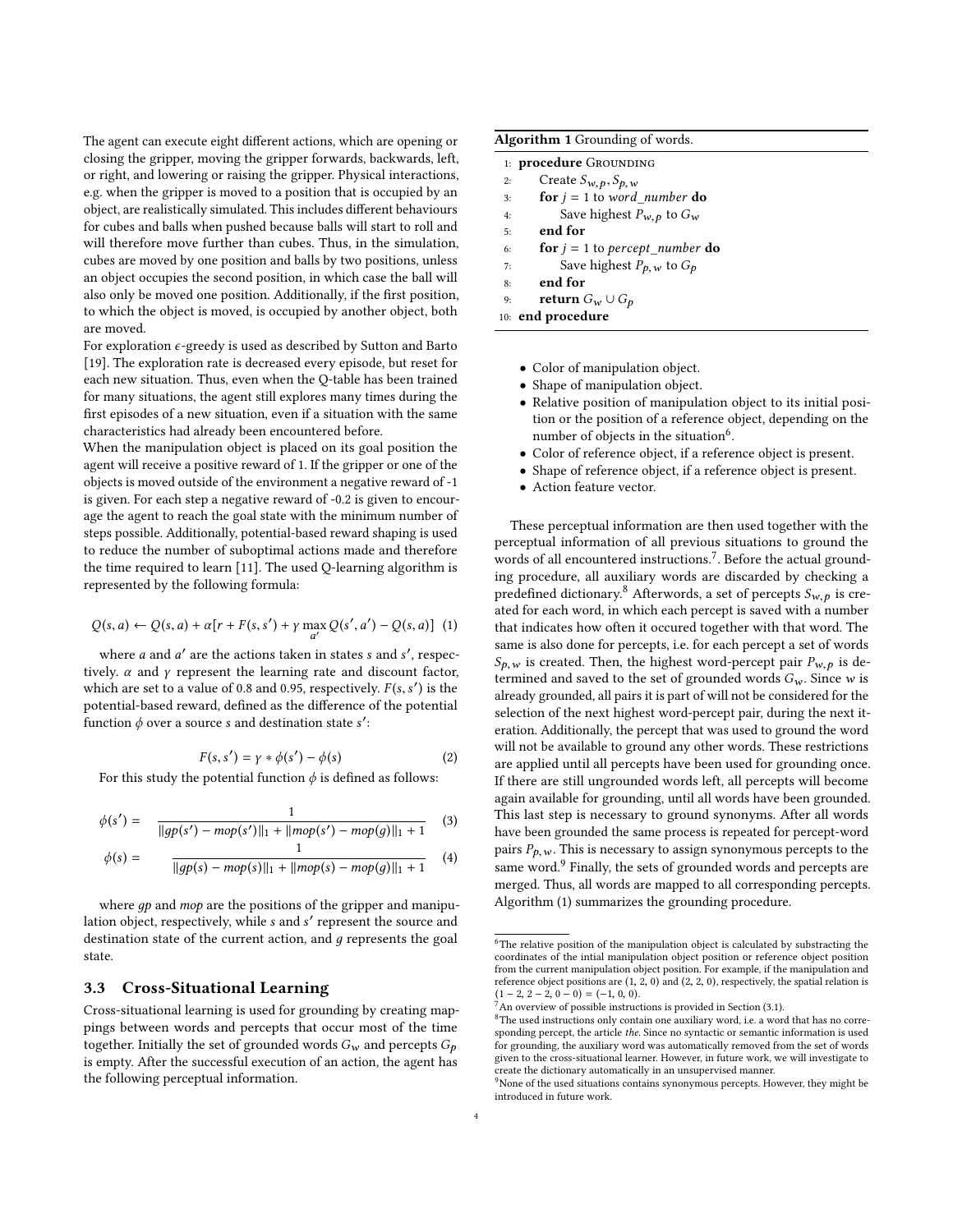<span id="page-4-1"></span>

Figure 1: Number of required episodes until the reinforcement learning algorithm converges to the optimal policy for fixed initial positions (Scenario 1). The blue curve shows the original values, while the red curve shows the average.

## <span id="page-4-0"></span>4 RESULTS AND DISCUSSION

In several previous studies, reinforcement learning and cross-situational learning have been used for action learning and grounding, respectively [\[14,](#page-5-7) [18\]](#page-5-12). However, to the best of our knowledge, there has not been any study investigating simultaneous action learning and grounding. Two different scenarios are investigated. In the first scenario, each of the 704 unique instructions is used once, i.e. the number of situations is also limited to 704, and the initial gripper and object positions are always the same. The gripper is always placed in the middle of the environment, while the manipulation object is placed one position to the left of the gripper and the reference object, if present, is placed one position to the right of the gripper. For the second scenario, the initial positions are generated randomly, with the only constraint that they must be valid, e.g. two objects cannot be on the same position. In the second scenario, 100,000 different situations are generated. The following sections describe the results for the reinforcement learning as well as the cross-situational learning components for both scenarios.

## 4.1 Reinforcement Learning

For the first 50 situations in the first scenario, the reinforcement learner required, several times, more than 100 episodes until it converged to the optimal policy, as shown in Figure [\(1\)](#page-4-1). Afterwards, it required on average less than 30 episodes to converge. In the second scenario, it took about 4,000 situations until it converged on average after 34 episodes to the optimal policy. At the beginning, during the first 1,000 situations, it sometimes took several hundreds up to 1,000 episodes to converge (Figures [2](#page-4-2) and [3\)](#page-4-3).

Due to the different intial positions, in the second scenario, it took longer until the number of required episodes converged to the same number as in the first scenario. That the agent did not execute the optimal policy immediately, is due to the high exploration rate at the beginning, which is always reset for each new or even already encountered situation. If the exploration rate is set to zero after a certain number of situations, the agent will execute the optimal policy in the first episode, however, if the situation has not been ecountered before, the agent will never reach the goal state.

<span id="page-4-2"></span>

Figure 2: Number of required episodes until the reinforcement learning algorithm converges to the optimal policy for random initial positions (Scenario 2). The blue curve shows the original values, while the red curve shows the average.

<span id="page-4-3"></span>

Figure 3: Average number of required episodes until the reinforcement learning algorithm converges to the optimal policy for random initial positions (Scenario 2).

## 4.2 Cross-Situational Learning

In the first scenario, more than 80% of the obtained groundings are false during the first situations (Figure [4\)](#page-5-22). However, the performance improves quickly so that after only 3 situations 56% of the mappings are correct. After 14 situations the number of false mappings decreases to one, while the number of correct mappings still increases afterwards because of new words in subsequent situations, which have not been encountered before. Although, after 40 situations all words have been used in one or more situations, it takes 100 more situations until the last false mapping becomes correct.

For the second scenario, Figure [\(5\)](#page-5-23) shows that more than 60% of the words are correctly grounded after 4 situations. Afterwards, the number of correct groundings increases quickly to more than 90% after 8 situations. This is followed by an increase in false groundings, due to the introduction of three new words. While two of the new words are grounded correctly after 30 more situations, it takes more than 1,900 situations until the last word is correctly grounded. Overall, the results show that the employed grounding mechanism can successfully ground all words and handle synonyms. However, only a small number of words was used in this study. Thus, it is not